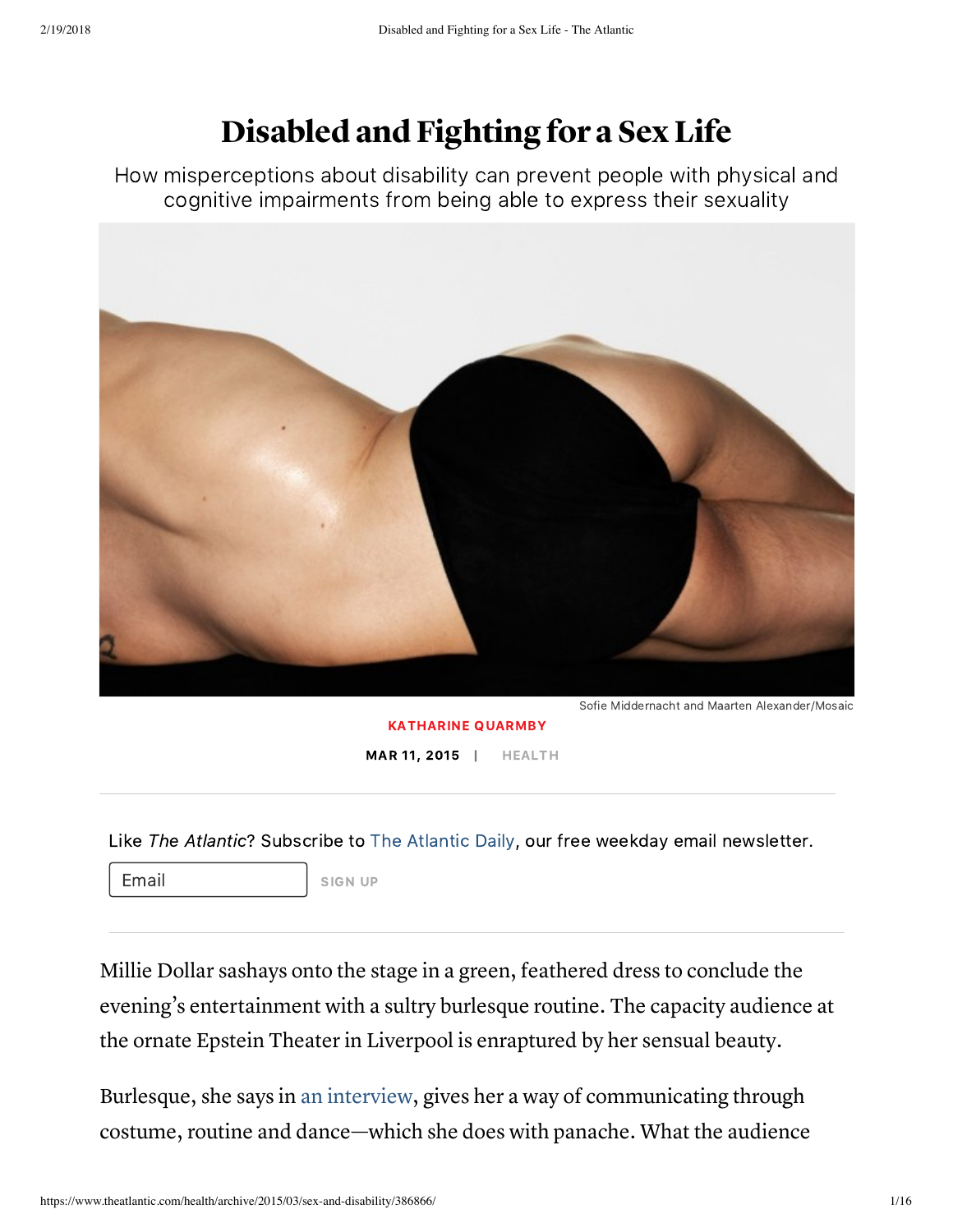can't see, though, is the hearing condition that means she must work hard to follow the beat during her glamorous routine.

A number of disabled performers have taken to the stage to entertain mainstream audiences in recent years, although in her routines, Dollar (unlike some) does not refer to either her hearing impairment or her depression, which she writes about with candor and insight.

The internationally famed multi-disciplinary performer Mat Fraser has long explored the relationship between disability, entertainment, and sexuality. He is currently appearing in the popular TV series American Horror Story. He said in a recent interview: "When you are disabled the two things people think you can't do are fight and have sex … so I've got a black belt and I'm really good at shagging. The physical pleasures in life are really important to me."

### "When you are disabled, the two things people think you can't do are fight and have sex. So I've got a black belt and I'm really good at shagging."

Research has shown that disabled people are less likely to have a long-term partner or marry than non-disabled people, although this is very dependent on impairment type. When a 2014 U.K. [newspaper](http://www.theguardian.com/lifeandstyle/2014/sep/28/british-sex-survey-2014-nation-lost-sexual-swagger) poll asked people if they had ever had sex with someone who had a physical disability, 44 percent said "No, and I don't think I would."

So how can we shift the negative images of disability and sexuality that still dominate society's attitudes? Disabled people and their allies have been campaigning for change for decades. While it is not going to be easy, change is on the way, but with it comes new controversies.

\* \* \*

Disabled people's sexuality has been suppressed, exploited and, at times, destroyed over many centuries. It has been seen as suspect, set apart, and different from the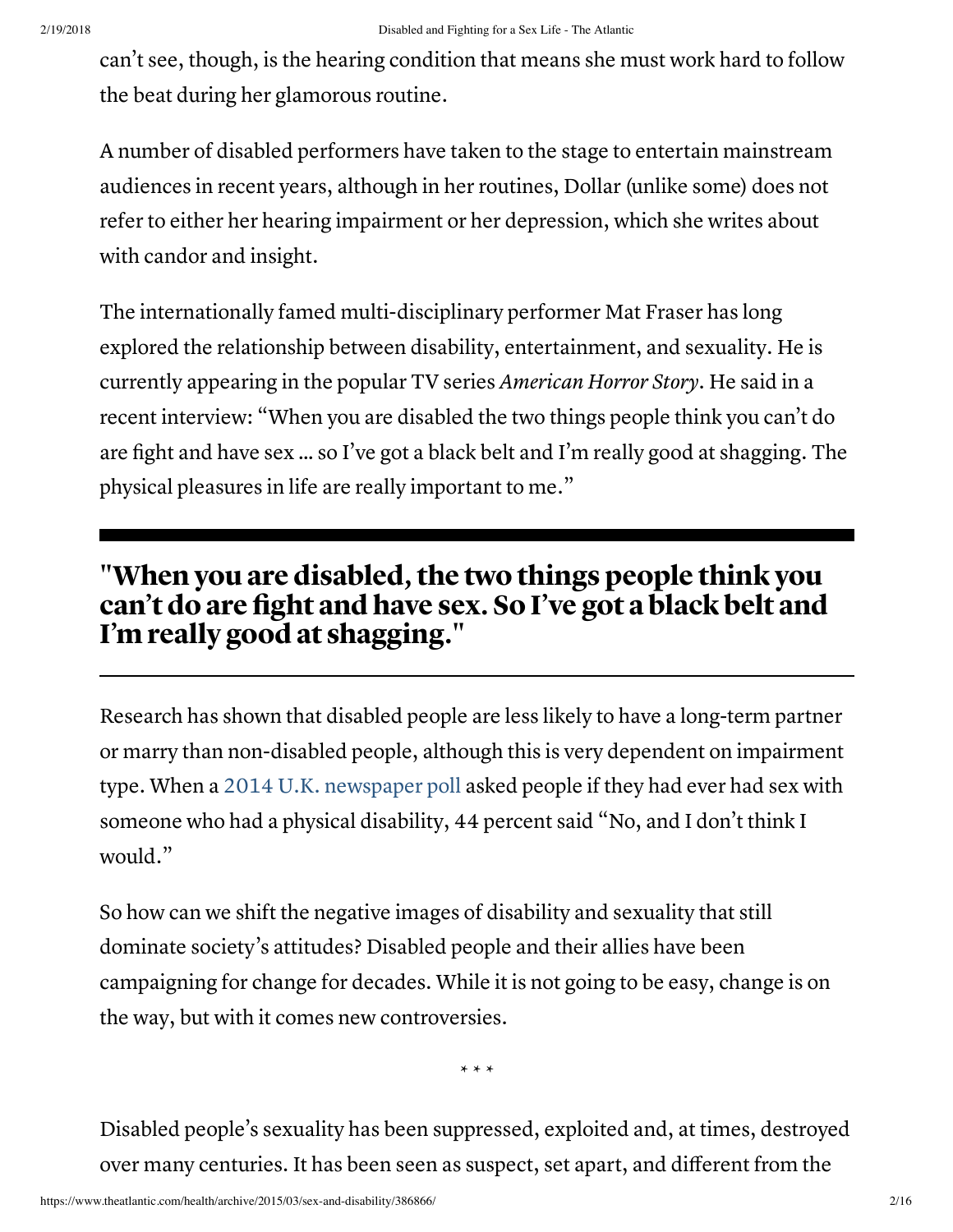sexuality of non-disabled people.

Tom [Shakespeare,](https://www.uea.ac.uk/medicine/people/profile/tom-shakespeare) a disabled academic, wrote The Sexual Politics of Disability nearly 20 years ago. It remains one of the few evidence-based studies in the field. "I think images of disability and sexuality either tend to be absent—disabled people being presented as asexual—or else perverse and hypersexual," he says.

The key attitudes identified by Shakespeare appear as threads throughout myth and literature, from classical times onwards. Disabled characters and their sexuality appear relatively frequently in legends and texts, but are usually harnessed to powerful negative metaphors.

Consider the myth of Hephaestus, born "shriveled of foot" and cast out from Olympus by his mother. He is married off to the goddess Aphrodite, but she is unfaithful to him because of his impairment, which unmans him in her eyes, and he is cuckolded and scorned. This trope is repeated, much later, in D.H. Lawrence's Lady Chatterley's Lover, where Lady Chatterley satisfies herself with the virile gamekeeper because her husband is a "cripple."

This scenario, where a disabled man is judged to have lost sexual power because of his impairment and his sexual partner has carte blanche to seek solace elsewhere, has become known as the "Chatterley Syndrome."

As Shakespeare observes, disabled men (and, to a lesser extent, women) are rendered impotent and sexless by disability, and thus are seen as unattractive and vulnerable to mockery and exploitation. As Cicero wrote: "In deformity and bodily disfigurement, there is good material in making jokes."

### In Lady Chatterley's Lover, Lady Chatterley satisfies herself with the virile gamekeeper because her husband is a "cripple."

This may explain an assumption often made in the past—that it was better to shield disabled people from reaching out for sexual relationships, rather than risk the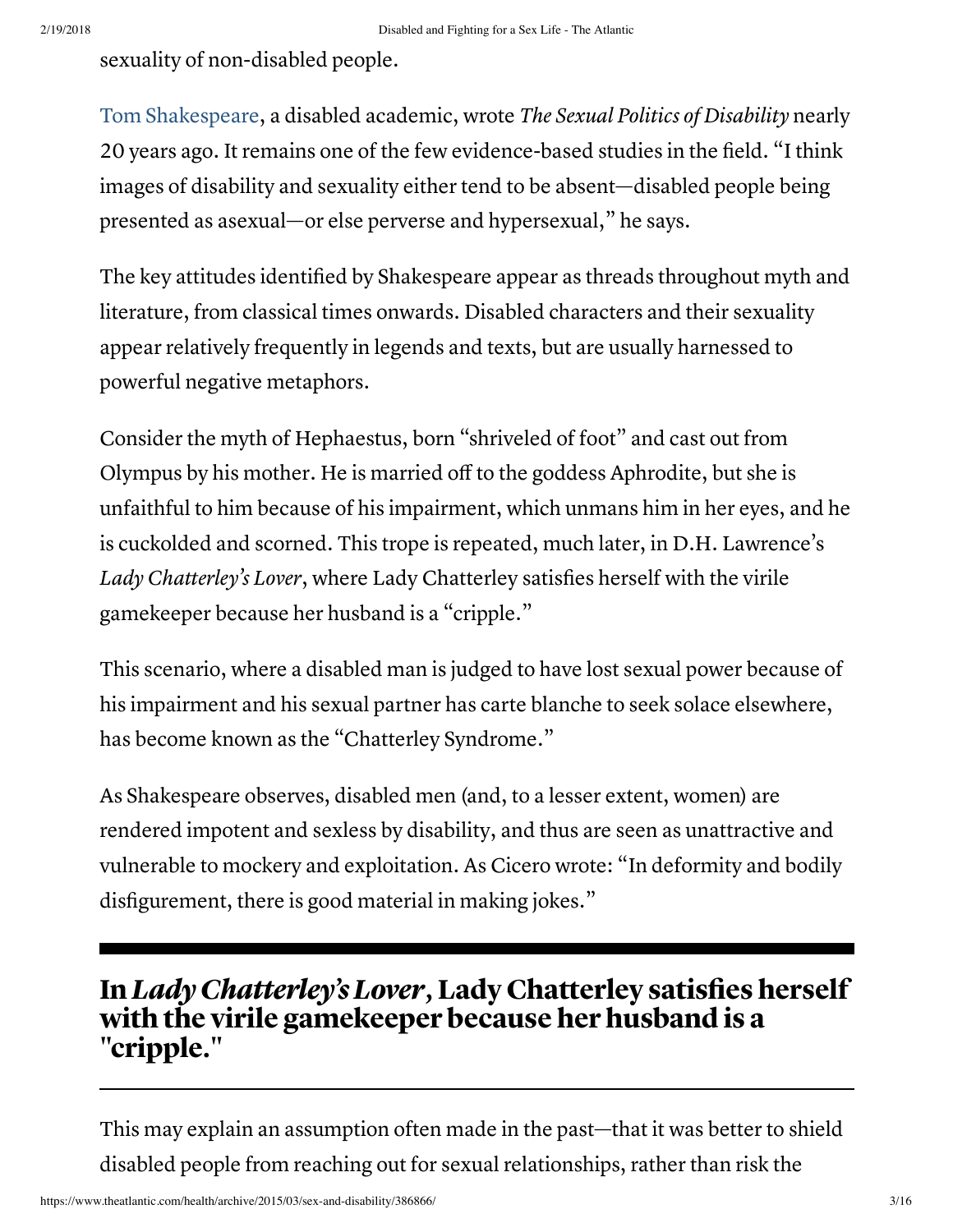potential of being rejected. There was an expectation that disabled people's sexual desires should be set aside and ignored, because they should not—or could not—be satisfied.

The second trope is that disability is a punishment wreaked for committing a sin and, as such, the disabled person is a wholly unsuitable sexual partner because they are evil and, paradoxically, powerful. One of the best examples is William Shakespeare's Richard III, who is written as twisted in body and mind or, as he says of himself, "rudely stamped" and rendered impotent by his physical limitations.

Disabled women have also faced this stigma. Many women with mental-health conditions—along with older people showing signs of dementia, and people with benign and cancerous growths—were caught up in the European witch-hunts of the 17th century, for example. One observer at the time, Reginald Scot (a justice of the peace in Kent, England), noted that they were "commonly old, lame, blear-eyed, pale, foul, full of wrinkles … lean and deformed, showing melancholy in their faces, to the horror of all that see them."

Disabled people have also been stereotyped as being hypersexual—a claim used against women with learning difficulties in particular. This has led on to persistent abuse of disabled women, particularly in institutions, where they have been routinely raped and abused for centuries. Early 19th-century whistle-blowers gave evidence of such maltreatment—which extended to rape and murder.

Another powerful archetype, Tom Shakespeare says, is the unconscious—and sometimes conscious—attitude surrounding reproductive fitness that suggests having a disabled partner is potentially contaminating, as it could pass the "problem" on to the next generation.

Disabled people have challenged this on many levels: For example, sexual relations are not all about procreation, not all impairments are inheritable, and many disabled people accept their impairment and the possibility that it might be passed on. Deaf (with a capital D) people, for example, consider deafness to be a culture, rather than an impairment, and believe it should be embraced and celebrated.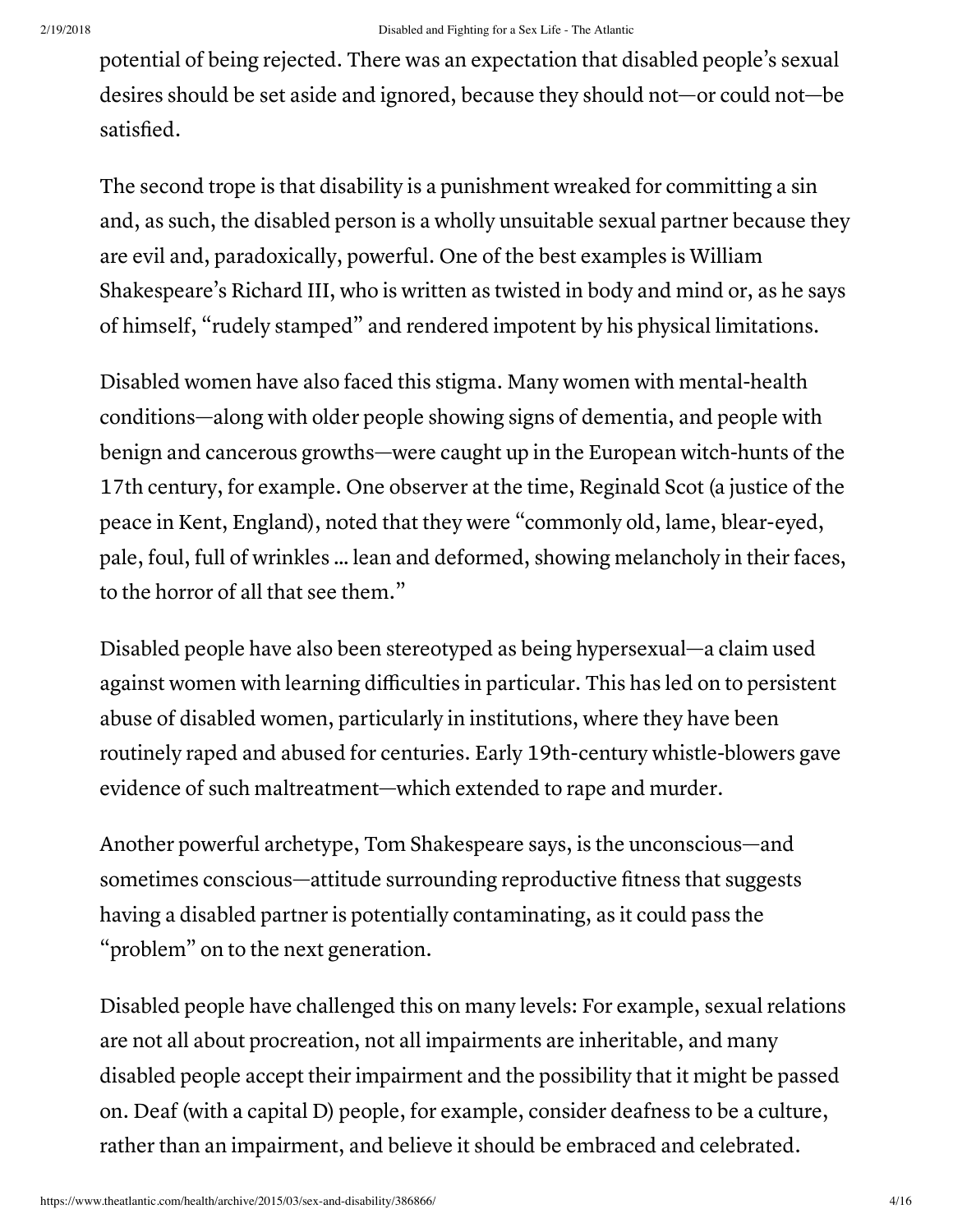With eugenics—a now-discredited social philosophy—Francis Galton pursued the theory of contamination to its logical end. He argued, along with others who took up his ideas, that people with disabilities (along with the poor and the generally "unfit") should be prevented from breeding.

The eugenics movement, which started in the U.K., was taken up with enthusiasm in the U.S. By 1914 nearly two-thirds of U.S. states had made it illegal for "feebleminded" and "insane" people to marry. The so-called "Ugly Laws," first passed in the 1880s, prohibited the "unsightly" from being seen on the street at all. Between 1907 and 1928, thousands of Americans were sterilised.

The legitimization of eugenic views throughout Europe and America ended in a logical, if horrifying, outcome: the systematic murder of thousands of disabled people in Germany after the Nazis came to power in 1933. By the end of World War II, it is estimated that some 200,000 people with disabilities had been murdered.

Asexual, hypersexual, perverse, and contaminated: These four damaging tropes from history combine to form a bitter legacy for disabled people.

\* \* \*

The disability movement first started to challenge those attitudes in the U.S. in the mid to late 1960s. The first disabled American war veterans were starting to arrive back from Vietnam and pushing for inclusion. Students were also key to this new civil-rights battle.

Ed Roberts was the first student with significant disabilities to attend the University of California, Berkeley. In the early 1960s, he and other disabled students formed a group, The Rolling Quads, to advocate for UC Berkeley to become the first truly accessible university. From that point onwards, British disability activists have looked to UC Berkeley, and to the U.S. more widely, for inspiration in the civilrights struggle, including around the right to independent living.

Student activists wanted the right to have sex too. The University of California responded by founding a sexuality and disability center, where sex therapists could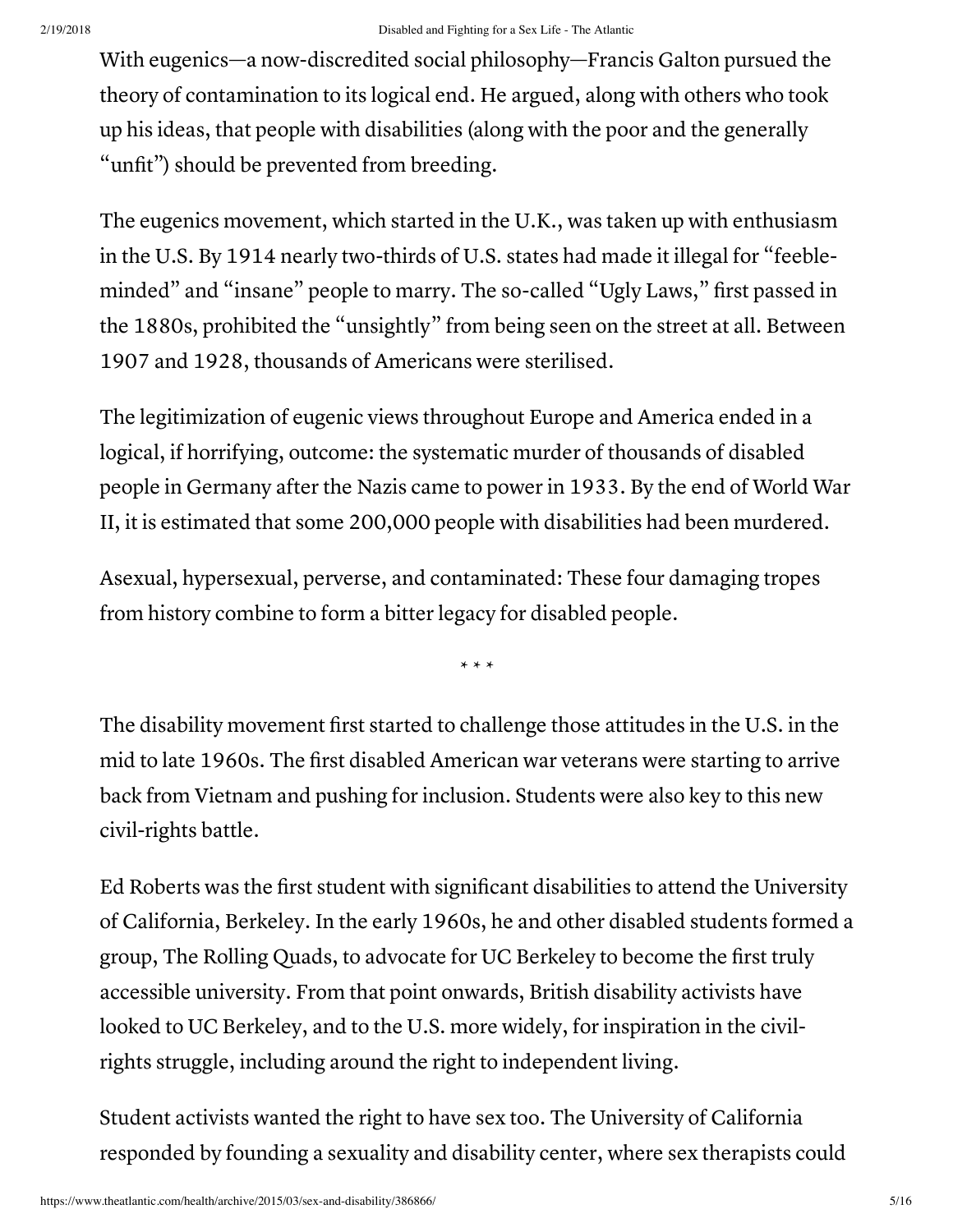give advice and facilitate contact with "sex surrogates," as they became known. Although prostitution was outlawed in almost all U.S. states, the legal status of sexual surrogates was (and still is) undefined—meaning the sexual services they offer are technically neither legal nor illegal.

### "My catheter was fitted so I could wear a bikini, but awkwardly positioned for having sex."

Disabled writer Mark O'Brien studied English and journalism at UC Berkeley and was commissioned by a magazine to interview disabled people about their sex lives in the 1980s. This led him to explore his own sexuality. He wrote in The Sun [magazine:](http://thesunmagazine.org/issues/174/on_seeing_a_sex_surrogate) "I wanted to be loved … held, caressed, and valued. But my self-hatred and fear were too intense. I doubted I deserved to be loved … Most of the disabled people I knew in Berkeley were sexually active, including disabled people as deformed as I. But nothing ever happened."

O'Brien eventually saw a sex surrogate, Cheryl Cohen Greene, and lost his virginity with her. They became life-long friends. Two films were made about him—the Oscar-winning short Breathing Lessons and The Sessions. He had five years of happiness with the writer Susan Fernbach before his death in 1999. Mark O'Brien's struggle to affirm his right to sexuality has become iconic in the wider campaign for sexual rights for disabled people.

\* \* \*

"Supporting disabled people to find partners and enjoy sex brings me endless joy and [satisfaction,"](http://www.jkp.com/uk/supporting-disabled-people-with-their-sexual-lives.html) writes Tuppy Owens, a sex therapist and the author of Supporting Disabled People with Their Sexual Lives: A clear guide for health and social-care professionals.

She's campaigned for 20 years to boost disabled people's confidence and access to sexual services. Among other services, she runs the Sex and Disability helpline, the TLC [website](http://www.tlc-trust.org.uk/links.php) (which connects disabled people to sexual services), and the Outsiders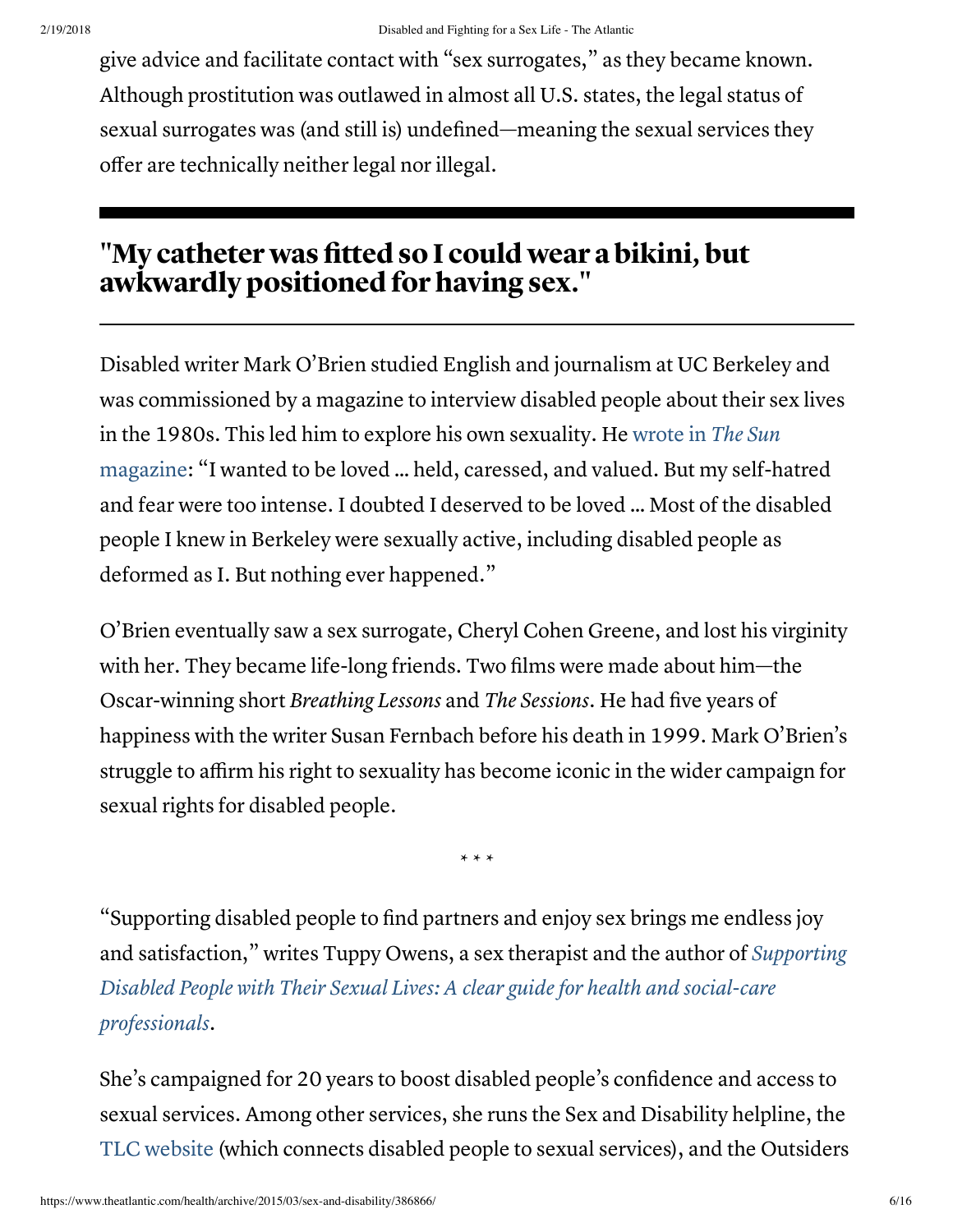Club, a social club for disabled people looking to make friends and find partners. She also runs an online club for peer support and the Sexual Respect Toolkit website to support those who work in healthcare or social care to initiate conversations about sex.

The stories are genuinely moving. One woman used the help of a peer supporter to ask for her catheter to be re-sited. The woman is quoted: "My catheter was fitted so I could wear a bikini, but awkwardly positioned for having sex. When I pointed out to my consultant that I preferred sex to sunbathing, he said, 'OK, let's reposition it then.' As a result, my husband and I have had a lot more fun!"

Owens' book gives a sense of the vibrant emergent scene for disabled people, as well as providing practical advice about things such as sex toys suitable for people with different impairments. These include vibrating cushions, remotely controlled masturbation devices, and vibrators with long handles for people who could not otherwise reach.

### "When you see some of my clients, their prospects of getting a partner are limited, if not nil."

Owens is one of many people across the world working to provide opportunities for disabled people who want to access sexual services. Rachel Wotton, a sex worker from Australia, is a founding member of [Touching Base,](http://www.touchingbase.org/) a charity that has connected sex workers to disabled people since 2000. Similar schemes have since been set up in Canada and in New Zealand.

Wotton mounts a strong defense of the sex industry and its role in providing services to some disabled people: "For some people with disabilities, they only have one life, and to wait around for society to say 'I will date someone with cerebral palsy'—well, when you see some of my clients, their prospects of getting a partner are limited, if not nil," she says. "If they choose to see me, that's OK. Society should change its ways, too, but people with disabilities should have all the rights that people without disabilities have. It's not an all-or-nothing thing."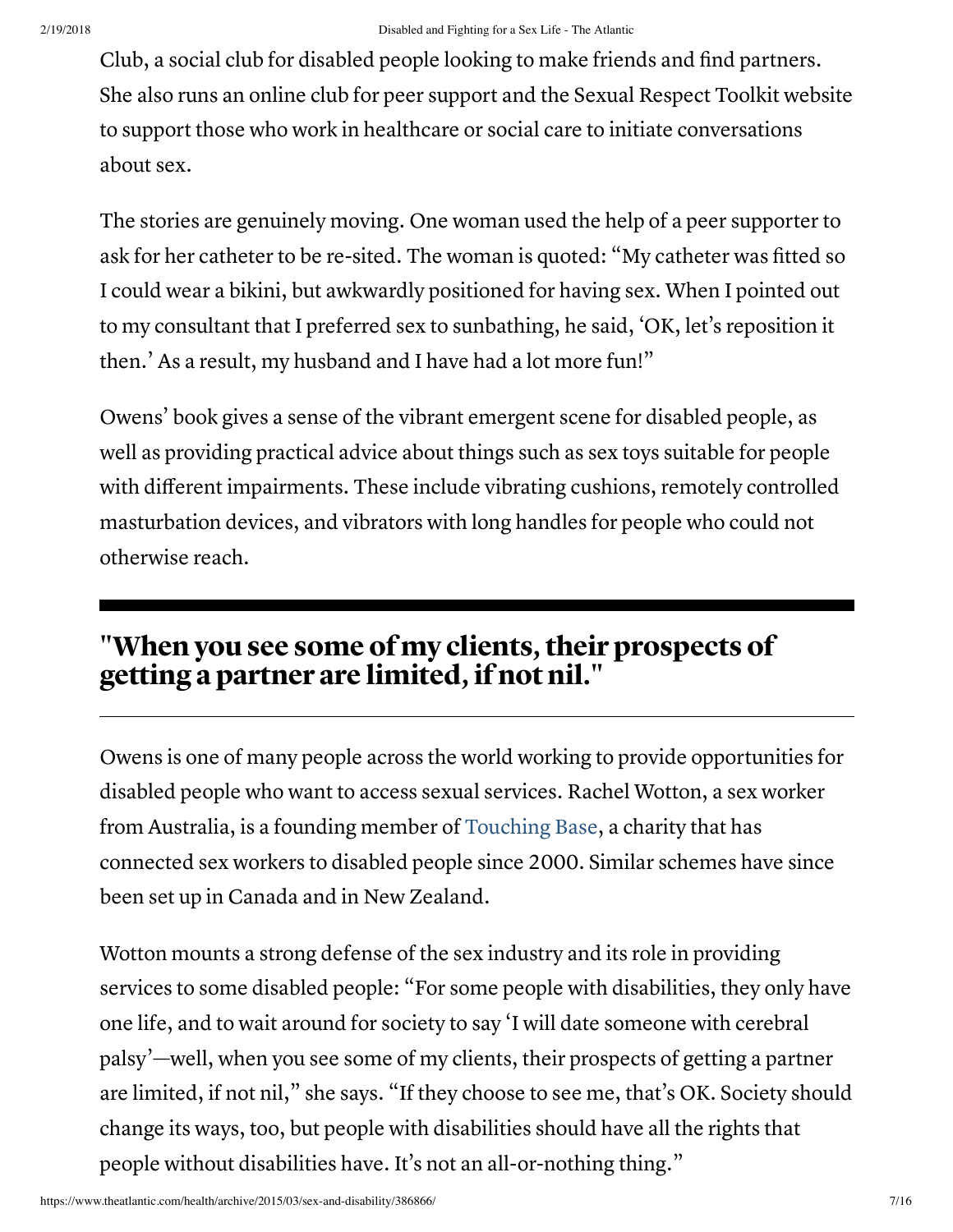In some countries where legislation around sex work is permissive (e.g. Holland, Germany, Denmark, and Switzerland), there is a flexible attitude towards services for disabled people. In Holland, as in Denmark, social workers ask disabled clients whether they need any support with their sexuality and may even fund limited numbers of visits by sexual assistants or sex workers.

The pioneer of the continental "sexual assistant" model is a Dutch woman, Nina de Vries. In a Skype interview from her home in Potsdam, she explained how physically disabled people started asking her to give them erotic massages in the 1990s (she does not offer penetration or oral contact). This work grew and grew. Eventually De Vries was asked to speak about her work to the media and at conferences.

In 2003, the Swiss charity Pro [Infirmis](http://www.proinfirmis.ch/de/home.html) asked her to train a more formal network of sexual assistants in Zurich, triggering considerable resistance from religious groups and some disabled people. The charity drew back from the work, although another organization does now offer a similar service in Switzerland, and others are available in France. A rather clinical masturbation service called White [Hands](http://www.whitehands.jp/e.html) has been available to some disabled men in Japan since 2008.

De Vries now works with people with learning difficulties and dementia, although she readily admits there are concerns about capacity and consent. "I work with people who are not able to communicate verbally, but they can say a clear 'no' or 'yes' by using their body, sounds, or facial expressions." She has turned down clients where she thinks that there is not a clear wish for her services.

### "I work with people who are not able to communicate verbally, but they can say a clear 'no'' or 'yes'' with sounds or facial expressions."

In Australia, Touching Base works with dementia and disabled people's organisations to develop consent guidelines. "There is a lot of discussion around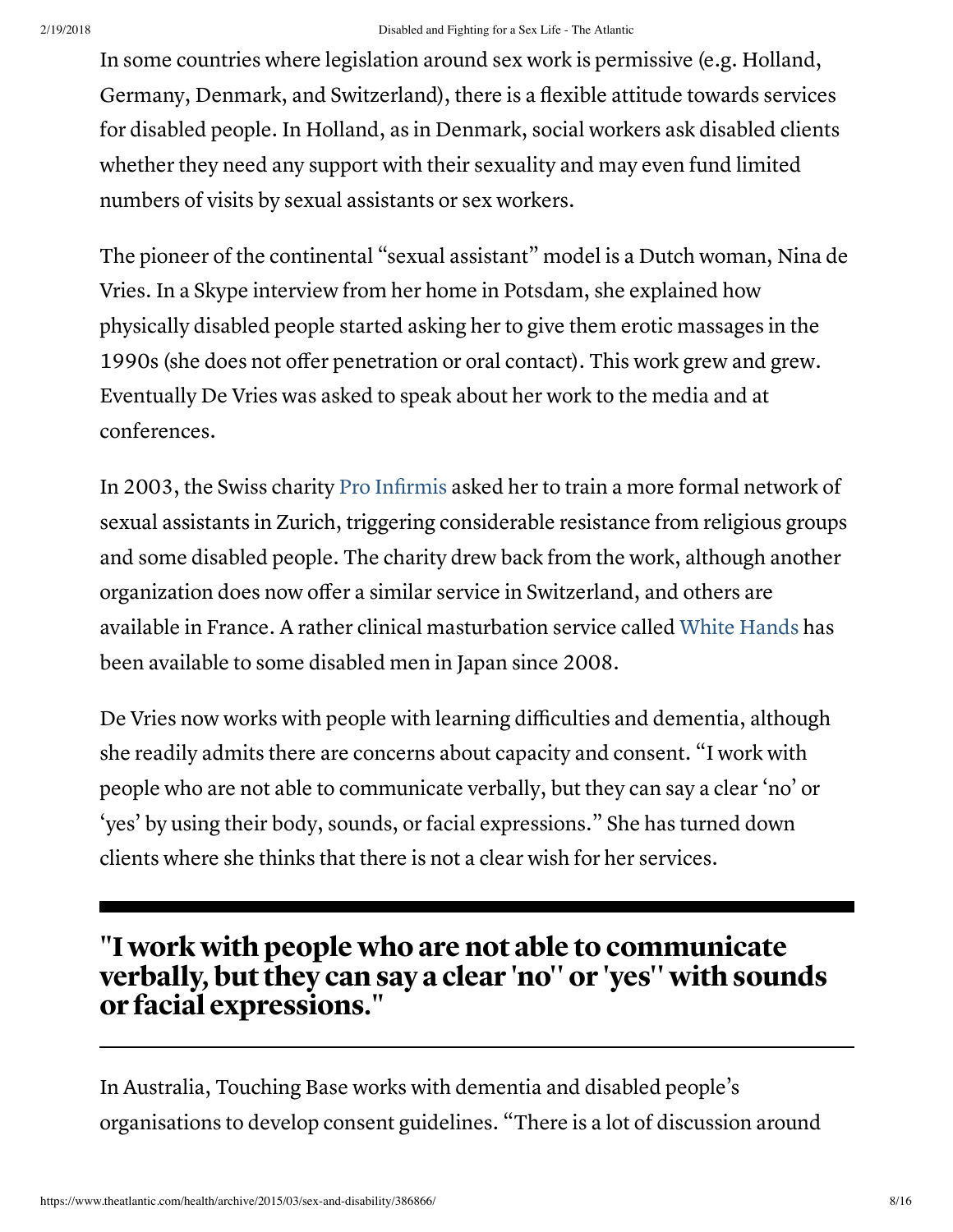consent at the moment," Wotton says. "In terms of dementia, we are looking at what people used to do, when they are losing capacity."

"We talk a lot about informed consent, which is about understanding what you are consenting to, of your own free will. Our responsibility is to learn how people are communicating, whether it is with words, pictures or adaptive devices."

\* \* \*

The fight for so-called sexual citizenship is not confined to the disability-rights movement. Campaigners demonstrate how sexual minorities are marginalized, denied equal access, and even criminalized in particular nations. But while there is a common aim for sexual rights to be seen as fundamental, the means are in dispute.

Perhaps surprisingly, there appears to be little about sexual citizenship and the wider questions it brings up in medical-ethics journals, although ethicists do explore the issues around disabled people's access to paid sexual services.

The arguments include that because some people with disabilities cannot obtain sex without paying for it, they should be exempt from any penalties arising from prostitution—and that the state should even meet the costs. Others argue that sexual needs are not *de facto* a right and that, at best, volunteer organizations should meet people's need to have sex. Examining the potential harms of prostitution, one ethicist concluded that there may be a narrow benefit towards granting a right towards sexual pleasure.

But where are the voices of disabled people themselves in this? In the words of disability activists, who first coined the phrase, "Nothing about us, without us."

Some disabled people argue that the state should decriminalize sexual-assistance services for people who are not able to have sex independently, and even fund them to use these services. Others call for other forms of help, such as peer support on subjects like how to regain sexual confidence after acquiring an impairment. There is broad agreement that sex education should be more inclusive of disability. And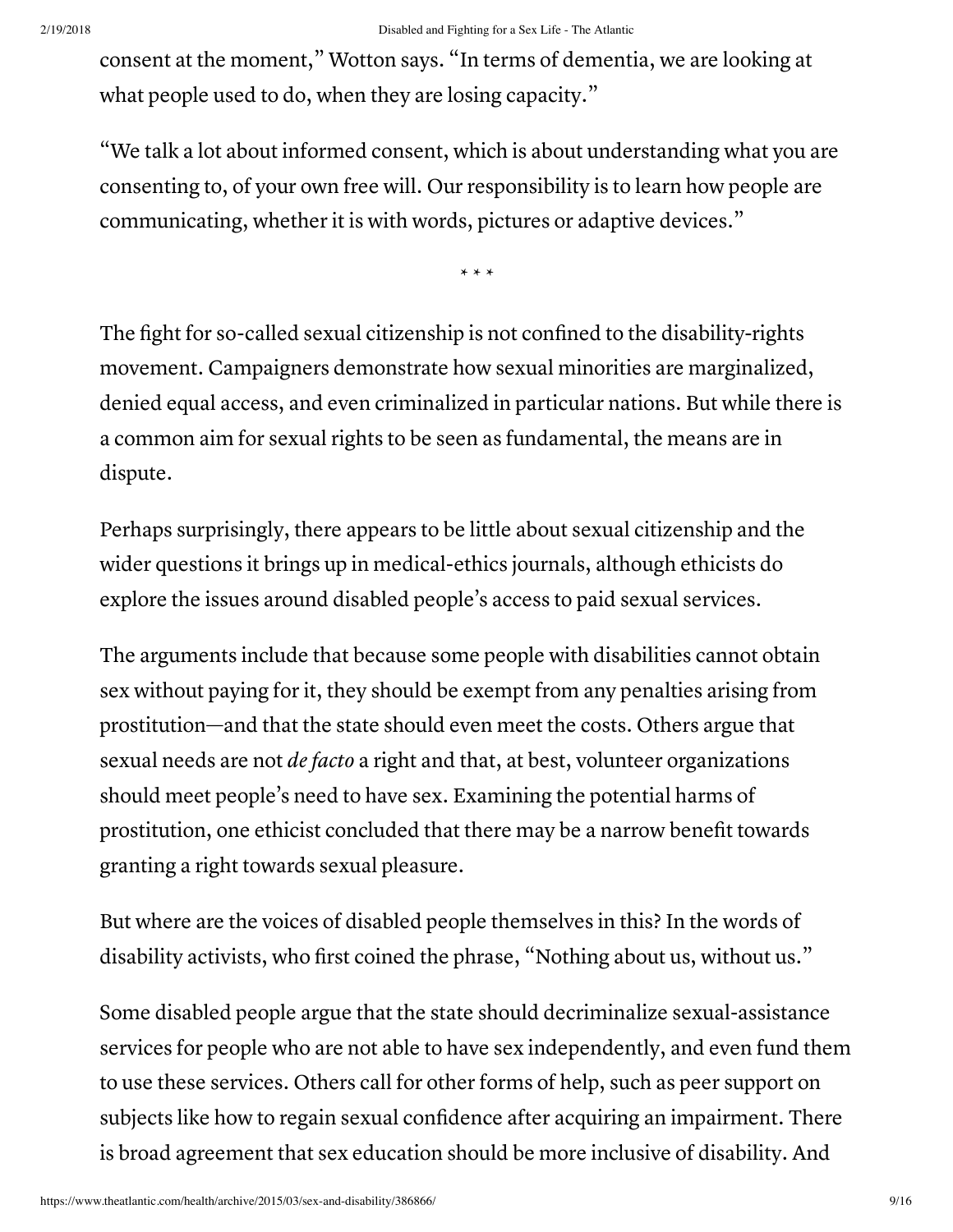disabled people would like to challenge the negative attitudes that mean that they are not seen as valid sexual partners.

In 2005, the magazine [Disability](http://www.disabilitynow.org.uk/article/sex-rights-disability-and-some-ticklish-questions) Now found that 37.6 percent of disabled men would consider paying for sex and that 16 percent of disabled women would do the same—although a minority in both genders, these figures are higher than those seen in the general population. However, a number of prominent disabled British and American activists profess themselves uncomfortable with the idea of paying for sex per se.

Kirsty [Liddiard,](http://www.sheffield.ac.uk/education/staff/academic/kliddiard) a disabled sociologist from Sheffield University in the U.K., recently [interviewed](http://sex.sagepub.com/content/17/7/837.abstract) a small number of disabled men who have paid for sex. Their reasons included gaining sexual skills and experience, invigorating the body, having something to chat to male friends about, and a sense of independence. Such reasons, she concludes, "take us far beyond the usual discourse of 'men—especially disabled men—need sex,'" adding: "Quite often men would conflate sex with intimacy, hence dissatisfaction and being left with the feeling of wanting more."

Although she believes that the legalization of sex work would make it a safer form of employment for women, she adds: "I think the focus on sex work is because we live in a patriarchal culture where men's desires are more nurtured. My research shows that disabled men, growing up, had more space to speak about their sexuality than young disabled women, who reported that they couldn't claim their sexuality."

Alex Ghenis, an American disability advocate and former dating and relationships columnist, is unconvinced: "It commodifies sex in terms of an action. It makes it so society can check this box that men are getting laid, so we don't have to have broader social change—we are giving them sex through a brothel, so we don't have to change our social attitudes around socially excluded people with disabilities."

"And it pities and coddles us, as if we are being given things that will assuage us ... rather than have society change around us," Ghenis adds.

Mik Scarlet, a disabled TV presenter and musician influenced by punk and Goth culture, is currently an advice columnist at the disabled people's organization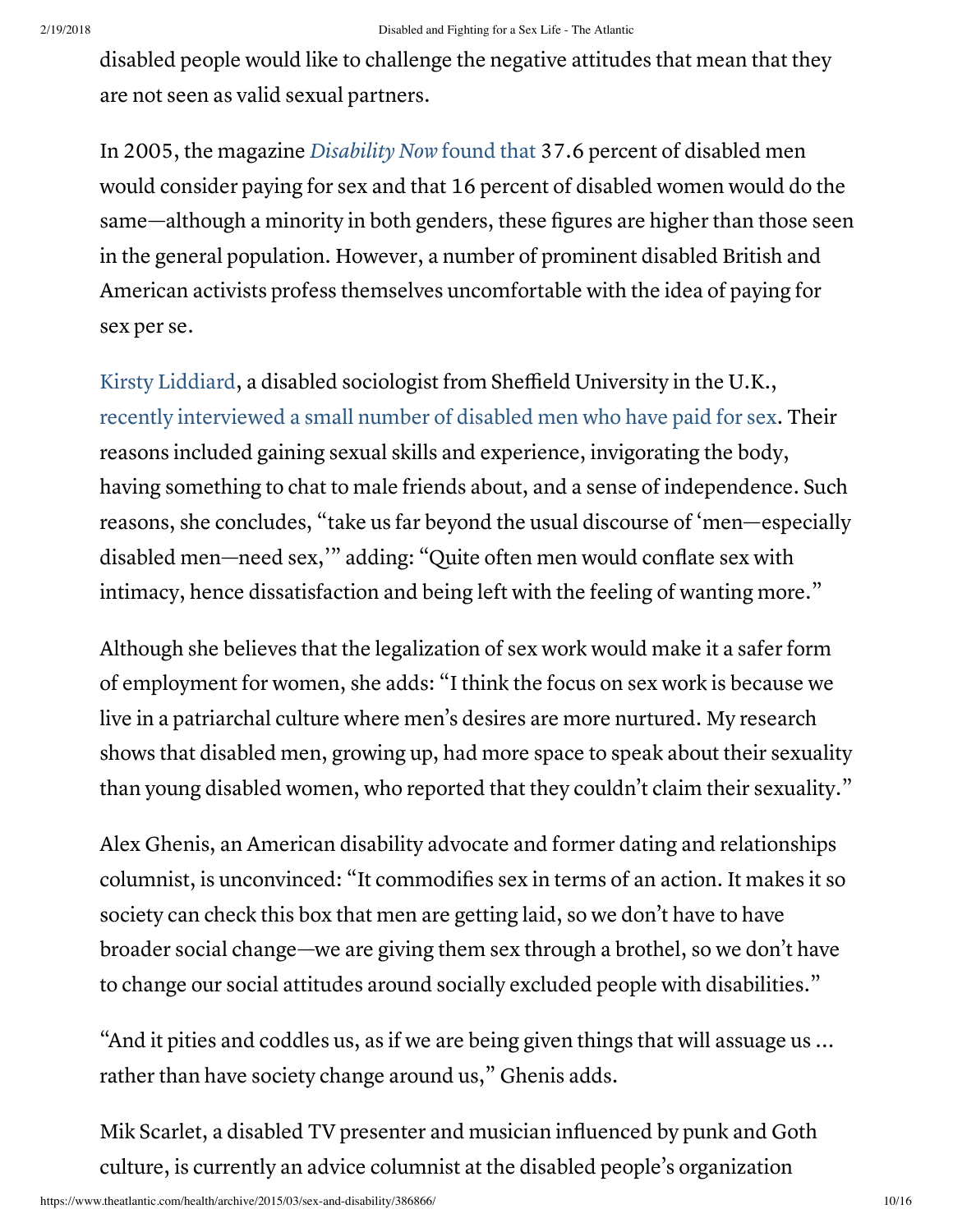Enhance the U.K. It runs Love [Lounge](http://enhancetheuk.org/enhance/the-love-lounge/), a website that offers advice on sex and relationships to disabled people. "Imagine this," he says. "I'm disabled, growing up in Luton, and it's now legal for me to go to a brothel—to have sex for money because apparently that's the only way I'm going to lose my virginity."

"Instantly, my relationship with sex is distorted, and it means that everyone I meet afterwards is going to say, 'He's disabled, that means he's paid for sex; I don't want to go to bed with someone who's paid for it.' You've reinforced the fact that you can't give it away because you've paid for it."

## "It's now legal for me to go to a brothel, because apparently that's the only way I'm going to lose my virginity."

"We are reinforcing the idea that some people are too hideous and too disabled to have sex like the rest of us, and so they have to pay for it. And why is it OK to oppress women, to make their bodies a commodity? It's not all right just because we are on wheels. I want to live in a world where I am perceived as viable a sexual partner as anybody else."

And he is concerned about consent issues around sex work for some disabled people, however benign the aim. "If someone is on a level of disability where they are not able to give consent, if they can't say yes—and there are many ways of doing so—then that's it."

"You have to protect people. I'm afraid whether you like it or not, it is not their right to have sex. Lots of people who are not disabled do not have sex. It is not a right."

\* \* \*

Most debates around sex and disabled people in the mainstream press mirror those of medical ethicists, by focusing on whether disabled people have the right'to pay for sex. But this is just one small part of the overall picture.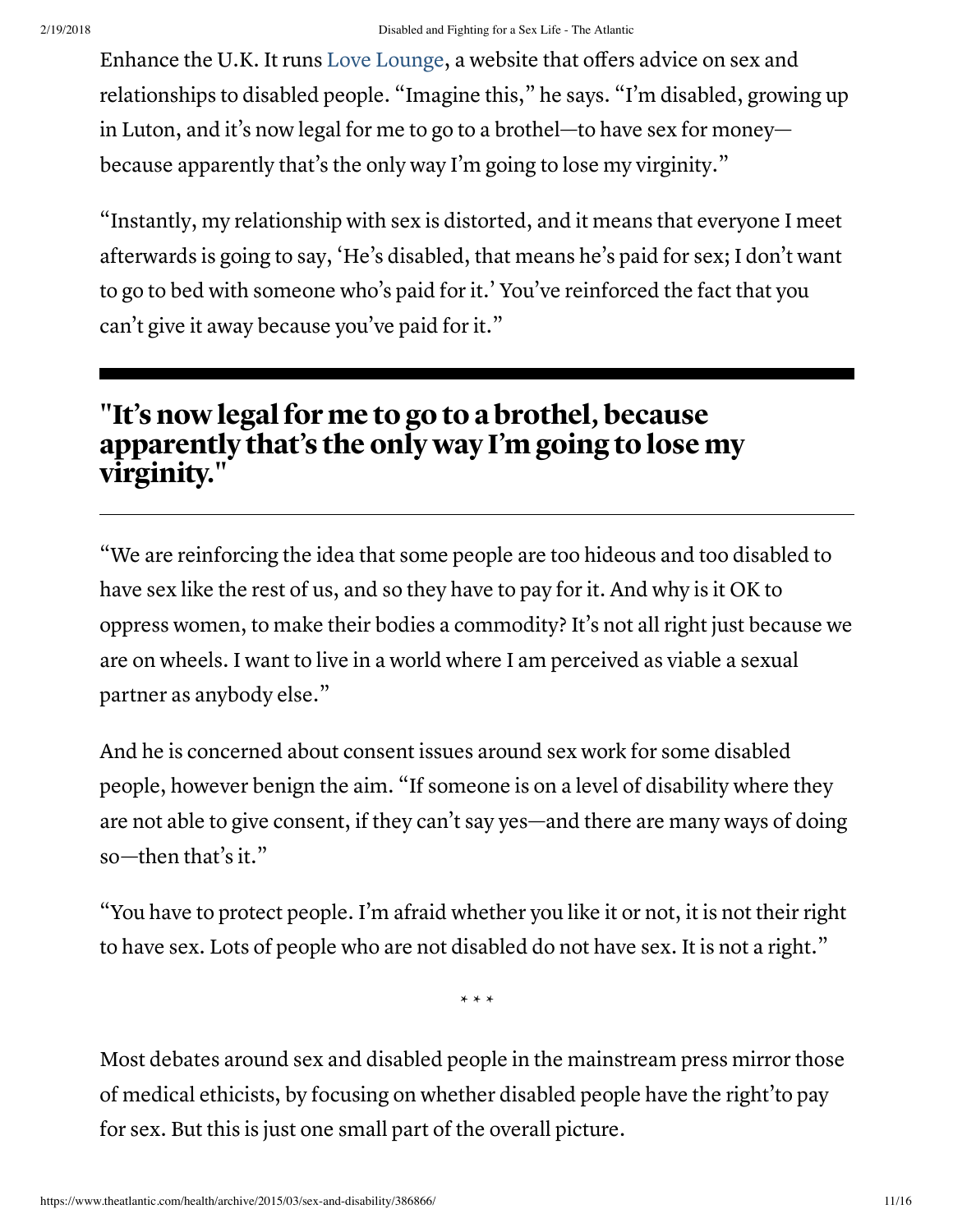Disabled academics and activists paint on a much larger canvas, writing about issues such as consent around mental capacity, the forced sterilization of disabled people, the rights of disabled people in institutions to have sex and be free from sexual abuse, and the rights of lesbian, gay, bisexual, and transgender (LGBT) disabled people.

Sexual politics has only recently become part of the disability rights agenda, says Liddiard, who has also carried out groundbreaking research in the field of disabled women's sexuality. She points out that disabled women experience far higher rates of sexual violence than non-disabled women and that there are very few services for disabled people seeking refuge from abusive relationships.

Ju [Gosling](http://www.ju90.co.uk/) is a [disability-rights](http://www.ju90.co.uk/abbook.htm) activist and the author of Abnormal: How Britain became body dysphoric and the key to a cure, a book that exposes the treatment of those with "abnormal" bodies. "Most women we know are looking for a relationship, and disabled people are no different," she says. She has concerns that women with learning difficulties are prevented by those around them from having sexual relationships because they are vulnerable to exploitation.

### In some supported housing for people with learning difficulties, only heterosexual partners are permitted to stay overnight.

She is also a campaigner for LGBT rights, and estimates that one-third of LGBT people have impairments. The barriers facing LGBT people with disabilities can be very different to those of LGBT people without disabilities, says Gosling particularly when they depend on support from personal assistants or carers, some of whom will not approve of their sexuality and will even attempt to control it.

She gives the example of supported housing for people with learning difficulties where heterosexual partners are permitted to stay overnight, but gay or trans partners aren't. Later in life, people may move into care homes where their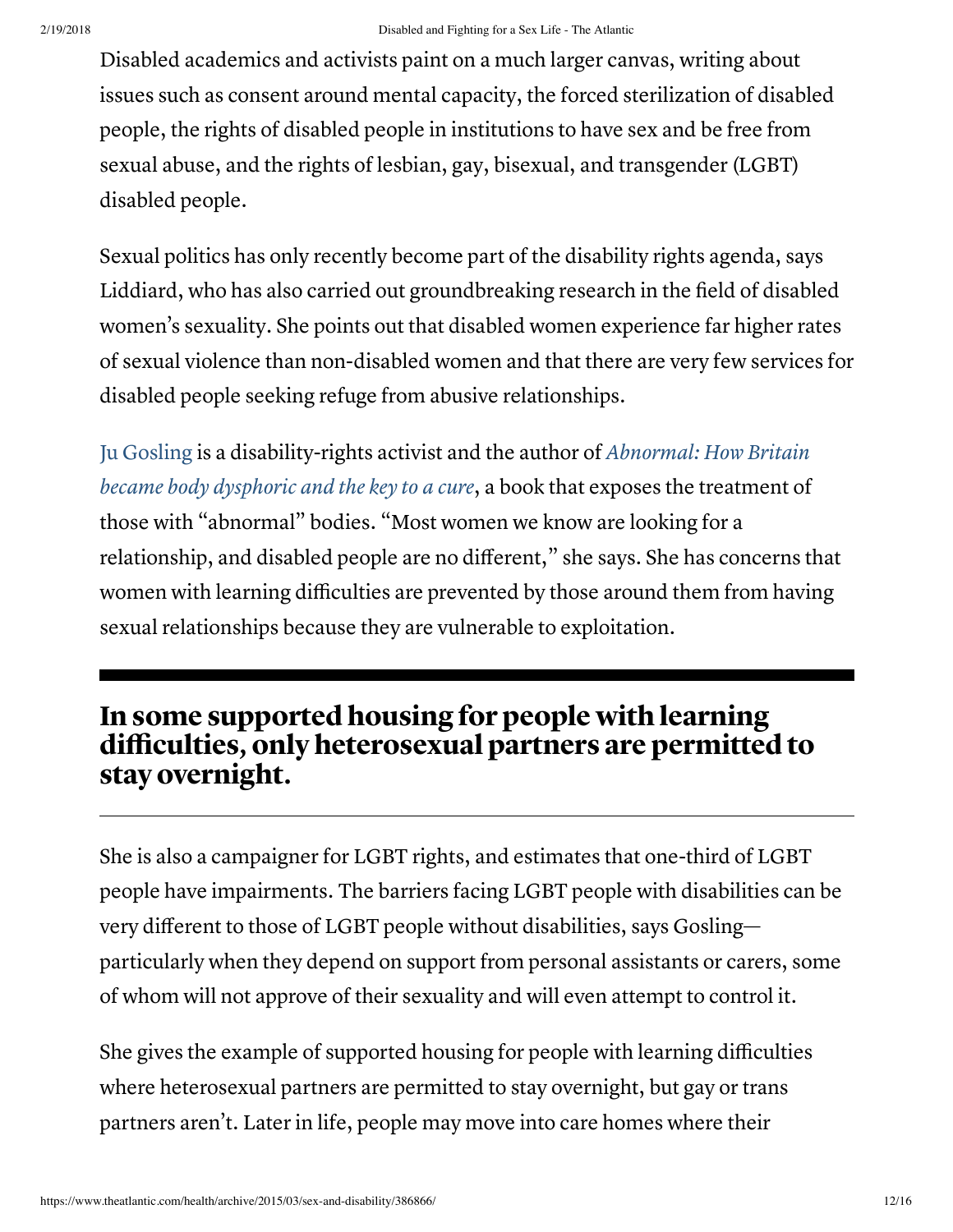sexuality is also frowned upon. "This is about someone's right to be who they are," she says. "People should not have to hide their love anymore."

\* \* \*

Mik Scarlet thought, as many teenage boys would, that his sex life was over when his spine collapsed in his teens and he was no longer able to get an erection. Meeting lesbian friends soon after rescued him, he says. A few years later, he met Diane Wallace, and they've been together for over 20 years.

"I know that sex is so much more than penetration," he says. "Lots of disabled people have sex like everybody else, but for some of us our sex is not like everybody else—but that doesn't mean it's less. You can make somewhere else your erogenous zone, for instance, if you don't have sensation in your genitals anymore."

"There is so much ignorance," says Diane. "People assumed our sex life was over because Mik was disabled. But there was a raw sexuality about Mik; he was so easy and confident."

In 2003 Penny Pepper published Desires Unborn, a groundbreaking book of short erotic stories featuring disabled people. "I do feel I can talk about sex in an open and relaxed way that I don't see with many non-disabled people," says Pepper. "I think it's because we've had to confront these issues about body image and that's a good place to be."

She cites, for example, the fact that she was able to ask a former personal assistant to place her and her then-partner in a position for sexual intercourse: "It involved chairs, he was visually impaired, maybe it's a comedy sketch!" But, she adds: "Sex has a central role as a pathway to pleasure. There is so much pressure on everybody who is outside the body-beautiful stereotype [whether they are disabled or not]."

At UC Berkeley, the Disabled Students' Union is continuing to push boundaries and has hosted no-holds-barred panel discussions for students and academics, entitled ['A](https://www.facebook.com/groups/2219590487/)re Cripples [Screwed?'](https://www.facebook.com/groups/2219590487/) They examine issues surrounding disability, love, and sexuality.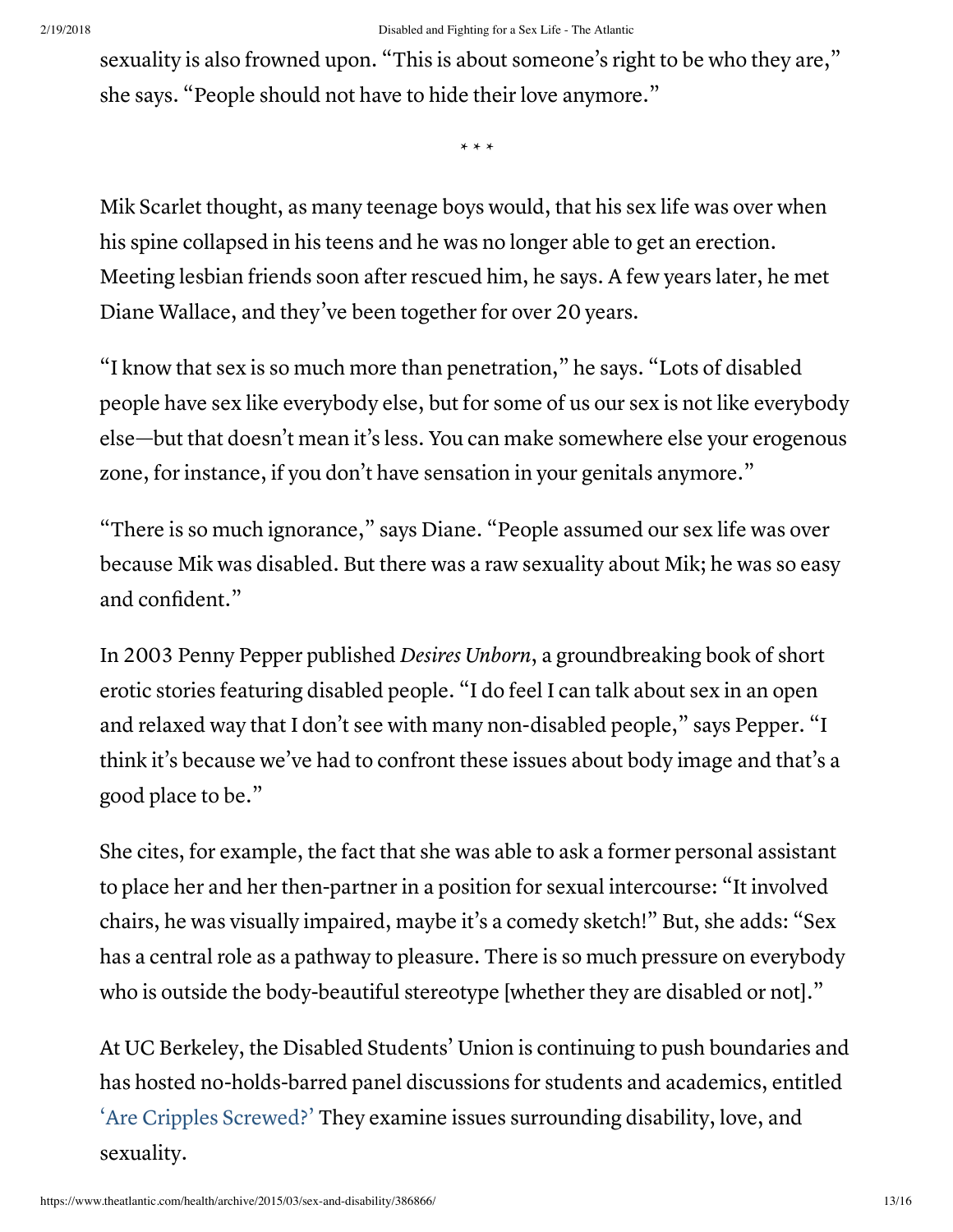In a [documentary](http://www.ablehere.com/media-gallery/67-sex-abled-disability-uncensored.html?category_id=23) about the panels, one student who had been dating a nondisabled woman was particularly touched, he said, when "she suggested we had sex in my wheelchair. It was an ultimate act of acceptance." A young disabled woman talked eloquently about sex being "anything that I can get off on. This brings us back into the human race."

And that's really the point. Disabled activists, patiently, are making some valid points about sexuality that hold true for everybody.

When Mik Scarlet says that penetration is not sex, he's speaking for older people, too, or for women who don't like penetration after sexual assault, or for men whose penises have been amputated or damaged after cancer or injury. The fact that some disabled people have developed erogenous zones in non-genital areas, such as the shoulders or inside the mouth, is knowledge of use to everyone who would like to extend their understanding of sexuality. Sexuality does not have to revolve around the genitals, or indeed around heterosexual norms of penetration.

Liddiard found this the most empowering part of her research. "Disability and impairment can invigorate sexuality, and disrupt our standard norms of gender and sexuality. Disabled bodies give us the chance to think outside of the box, outside the vision of penetration, the Hollywood view of sex."

Disabled people, by defying some of the damaging myths around sex, may end up liberating all of us.

This article appears courtesy of [Mosaic](http://mosaicscience.com/story/sex-disability).

### ABOUT THE AUTHOR

[KATHARINE](https://www.theatlantic.com/author/katharine-quarmby/) QUARMBY is a journalist based in London.